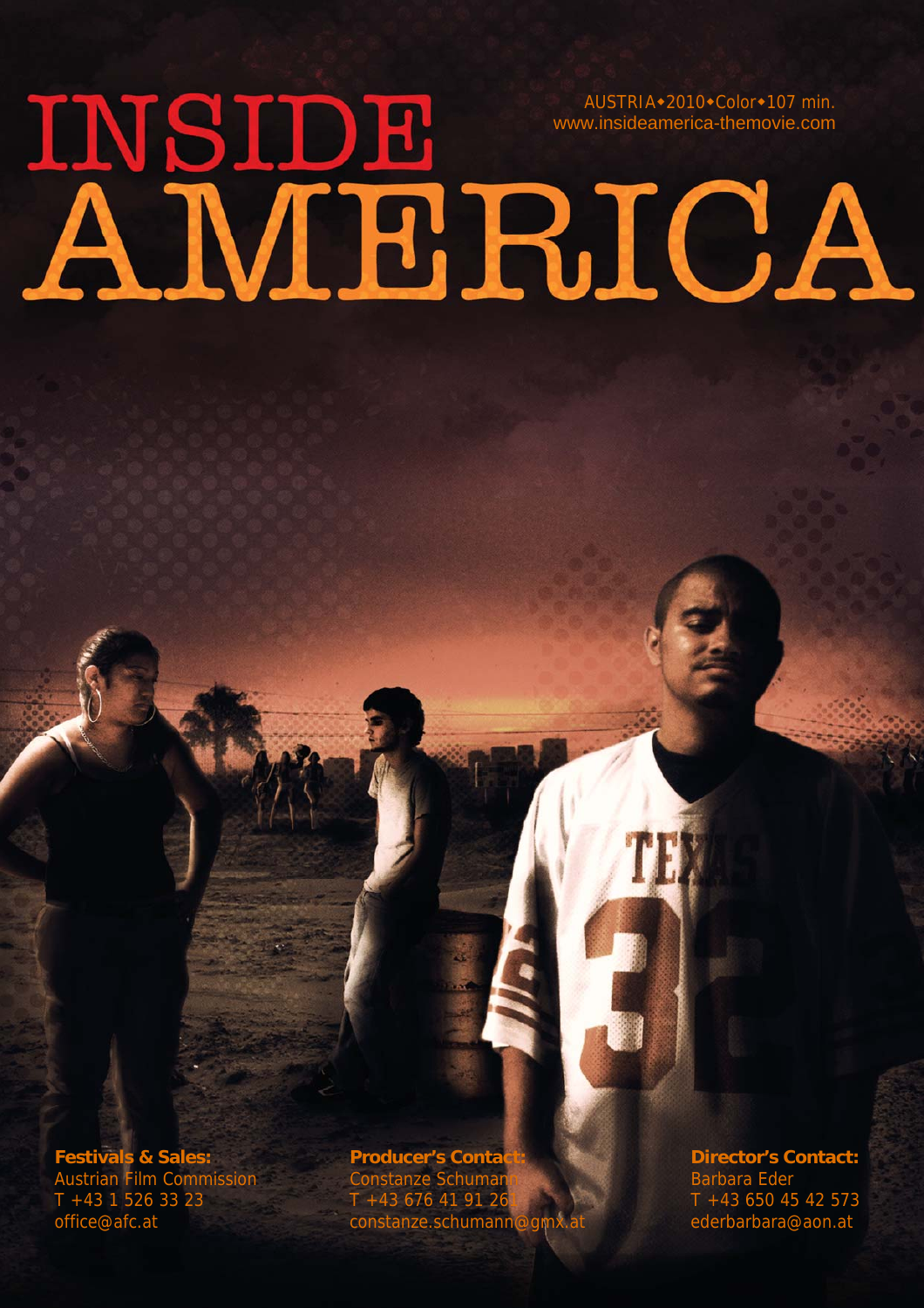**A High School Film of a different kind - dirty and bizarre, but honest.** 



#### **SYNOPSIS**

#### **1-Line**

INSIDE AMERICA gives a blunt view into America's soul, found somewhere between plasma TVs and food stamps.

#### **3-Line**

Situated on the Mexican border, Hanna High School is a place of daily tragedies. Cocaineaddicted cheerleaders, patriotic ROTC-students, gang members and Mexican girls in search of a husband, collide in this story. At school, they swear on the American flag, dream of white picket fences and fancy cars, but when they leave reality strikes them like an incurable disease.

#### **100 words**

INSIDE AMERICA is the portrait of six teenagers during their senior year at Hanna High School in Brownsville, Texas. The American flag is proudly raised at school every morning and the dream of prosperity and freedom is invested in their mind, but the reality is tough; drugs, violence and security at the school gate are a part of the daily routine. The six teenagers fight for their future in between ROTC Class and Home Economics, somehow managing to retain their vitality and dreams.

A feature film based on a true story and closer to reality than any documentary.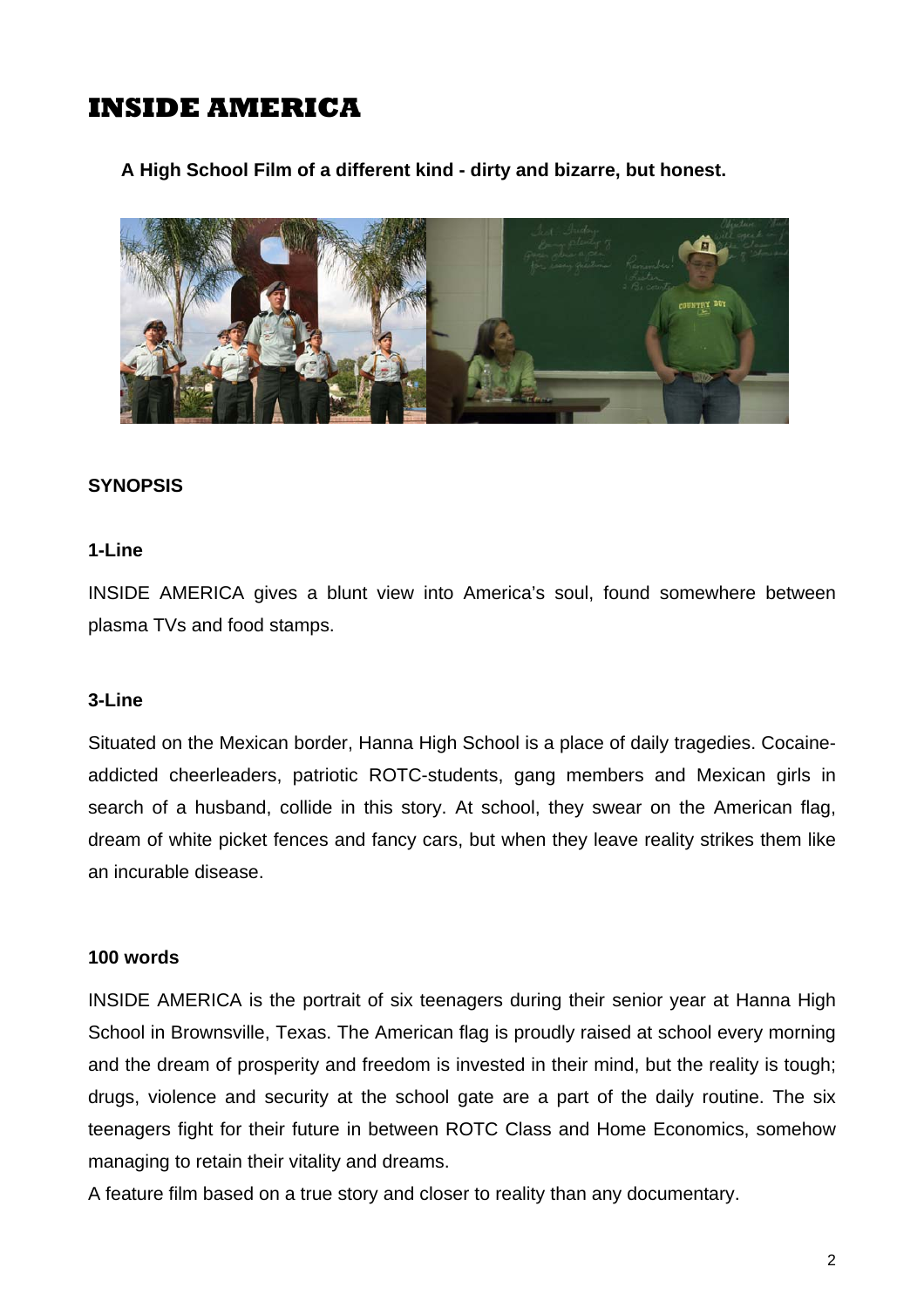#### **THE MAIN CHARACTERS**

The six High School students, whose story is being told in INSIDE AMERICA, are:



cheerleader for "respect"



Aimee, a wealthy drug-addicted Manni, a gang member fighting



Patty, a Mexican girl desperately Carlos, a patriotic ROTC student<br>searching for a husband focused on freeing Brownsville



focused on freeing Brownsville of its illegal immigrant population



Ricky, an outsider who falls into <br>
Zuly, a foster kid fighting for a a gang home

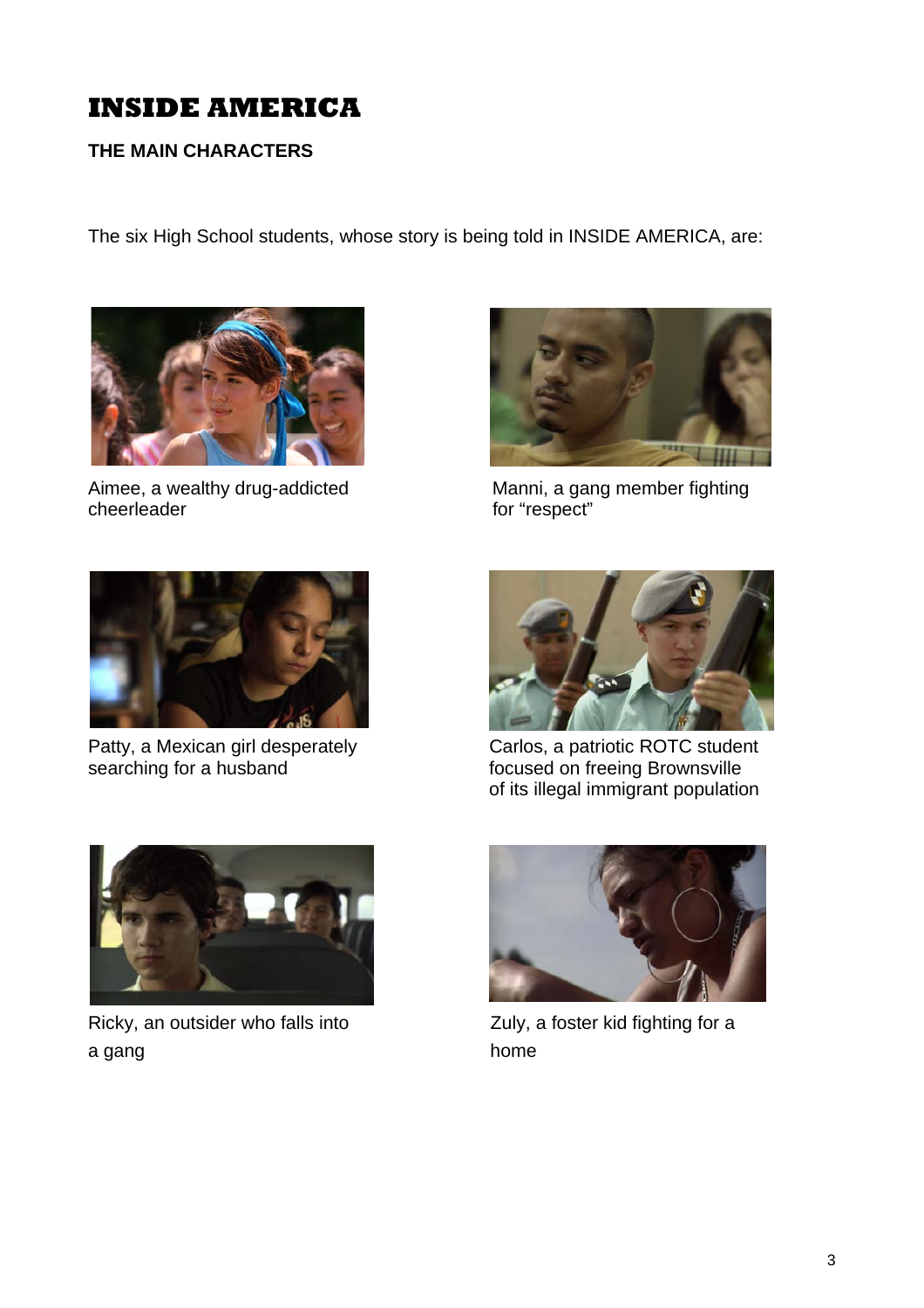#### **PRODUCTION NOTES**

INSIDE AMERICA is poised between a documentary and fiction feature film.

Despite the size and complexity of the film, it was shot with a team of only five people, a bold adventure indeed.

The amateur actors were students at Hanna High School, where the movie was shot, and play characters that share many similarities to their own lives.

Gaining access to shoot a film in an American High School is rare; it took many requests and a couple of years for the final permission. Thus, when the approval was granted, it was clear that it was a once in a lifetime chance to show events that usually remain hidden behind closed curtains.

Austrian director and writer Barbara Eder lived in Brownsville and attended Hanna High School when she was 17. Many of the teenagers she befriended at Hanna High are no longer alive; they became victims of violent crimes or drug abuse. Barbara knows what it means to live in Brownsville and is familiar with the people and their tragedies. Telling their stories became an essential mission for her. Like R.J. from Brownsville said: *"It's about time somebody told our story."* 

With this film, based on true events, Barbara narrates the tragic stories she witnessed.

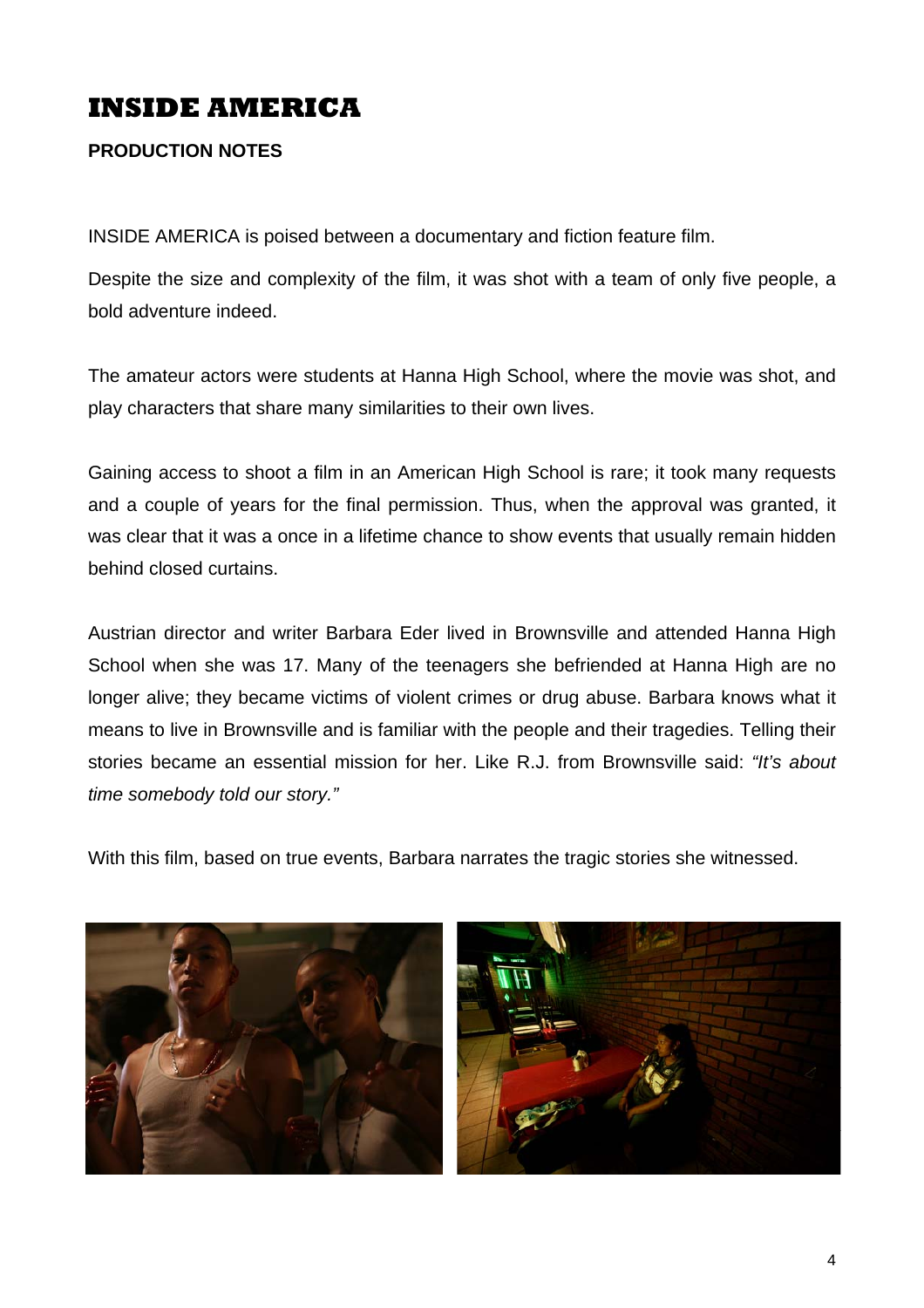**DIRECTOR** 



## **BIOGRAPHY:**

Barbara Eder was born in Eisenstadt, Austria in 1976. In 1994 she did a student exchange year in Brownsville, Texas, on which she based her film INSIDE AMERICA (2010). Previous to that she studied film directing at the University of Music and Performing Arts in Vienna and made numerous short films like SLEEPLESS (2002), TOD, TEUFEL & KOMMERZ (2004) and short documentaries including HIMMEL, HÖLLE, ROSENKRANZ (2005) and HARALD SERAFIN AUF HOHER SEE (2006). INSIDE AMERICA is her first long feature film.

## **FILMOGRAPHY:**

2008 hianznordsüd (Short Documentary) 2006 Harald Serafin auf Hoher See (Short Documentary) 2005 Himmel, Hölle, Rosenkranz (Short Documentary) 2004 Tod, Teufel & Kommerz (Short Fiction) 2002 Sleepless (Short Fiction)

## **STATEMENT:**

Austrian director and writer Barbara Eder lived in Brownsville and attended Hanna High School when she was 17. Many of her teenage friends are not alive anymore. They have become victims of violent crimes or have died on overusing drugs. Barbara knows what it means to live in Brownsville. She knows the people and their tragedies. Telling their stories has become an indispensable mission for her. Or, like someone from Brownsville said: "It was about time somebody made a story on us." With this movie, based upon true stories, she tells a story, which she has witnessed herself.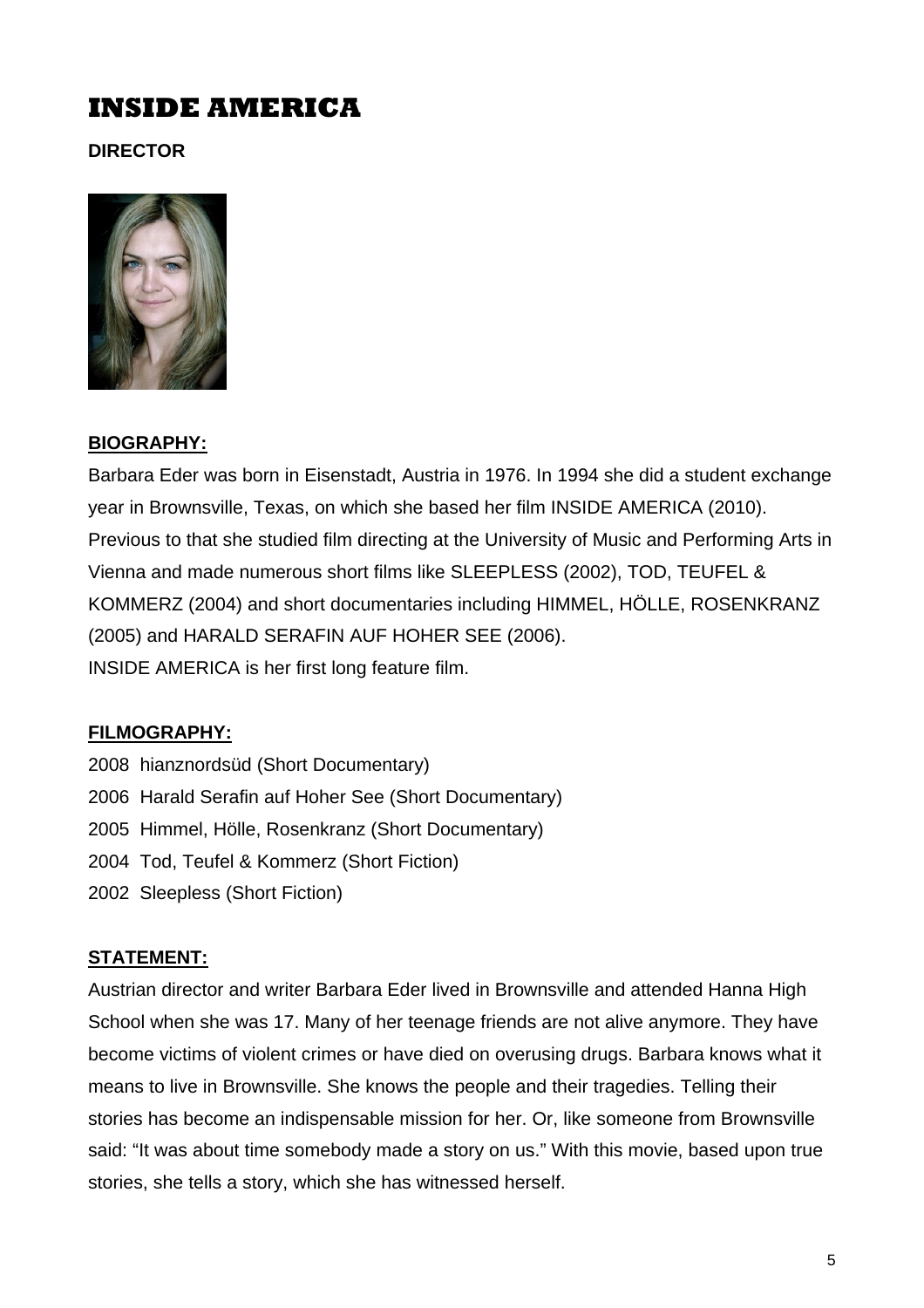#### **CREDITS & BASIC INFORMATION**

Director: Barbara Eder

Producer: Constanze Schumann DoP: Christian Haake Editor: Claudia Linzer Sound: **Atanas Tcholakov,**  Gailute Miksyte Original Score: Gerrit Wunder Line Producers: Roland Hablesreiter, Peter Janecek



Produced in cooperation with Filmakademie Wien Production Company: ARGE Schumann Eder

#### Main Actors:

| Manni        | Raul Juarez             |
|--------------|-------------------------|
| Aimee        | Aimeé Lizette Saldivar  |
| Zuly         | Zuleyma Jaime           |
| <b>Ricky</b> | Luis De Los Santos      |
| Carlos       | <b>Carlos Benavides</b> |
| Patty        | <b>Patty Barrera</b>    |



| Genre:                    | Drama                             |
|---------------------------|-----------------------------------|
| Length:                   | 107 min.                          |
| Language:                 | English/Spanish                   |
|                           | with engl. ST                     |
| <b>Shooting Format:</b>   | <b>DVCPRO HD</b>                  |
| <b>Screening Format:</b>  | 35mm Print / 1:1,85 /<br>Color    |
| Sound:                    | Dolby Digital                     |
| <b>Shooting Location:</b> | <b>Brownsville, Texas</b><br>LISA |

www.insideamerica-the movie.com www.facebook.com/InsideAmerica